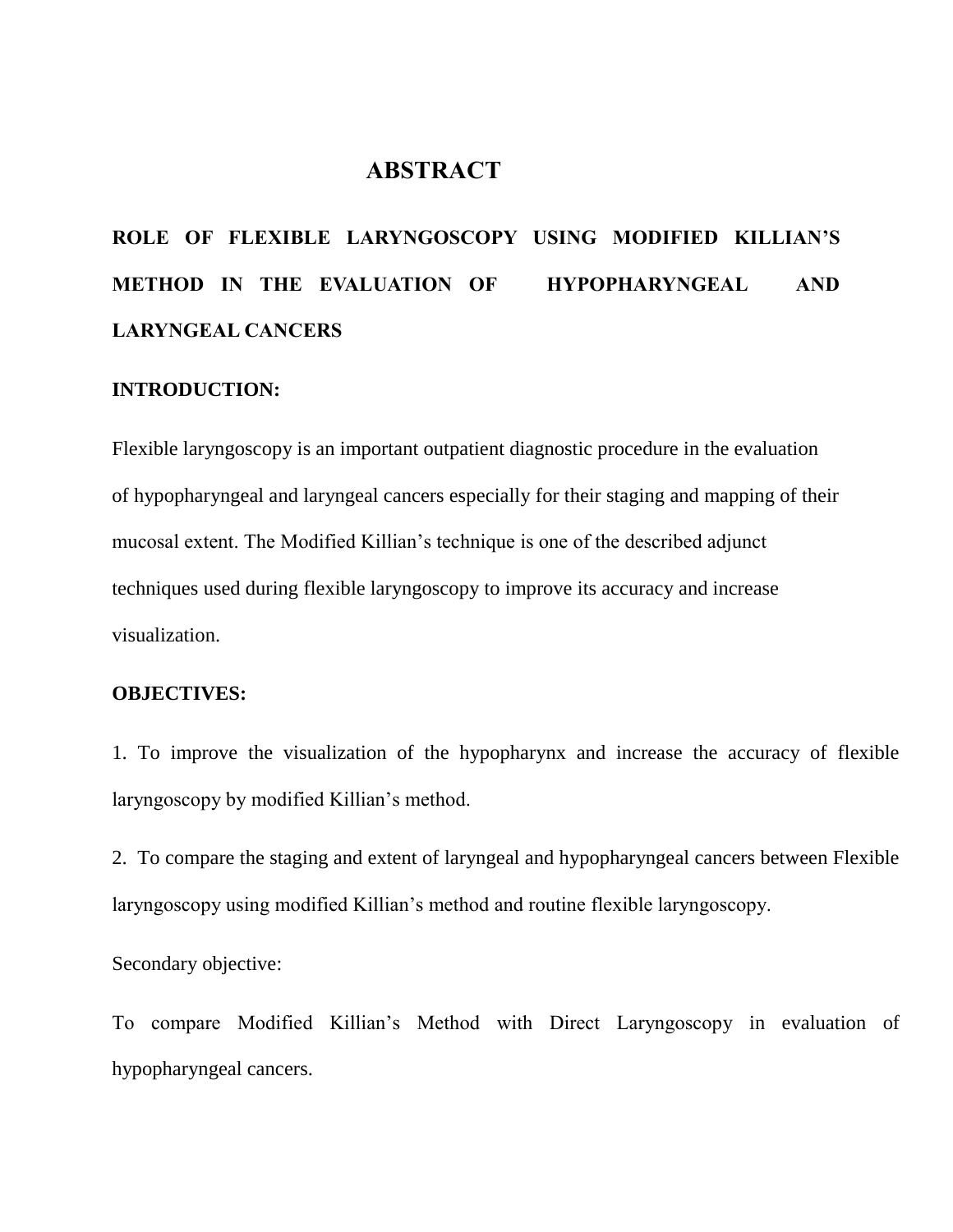### **METHODS:**

A total of 50 consecutive patients with suspected hypopharyngeal and laryngeal malignancy who presented to the ENT outpatient department underwent flexible laryngoscopy by the conventional method and Modified Killian's method. The site and extent of tumour was graded using Murono's scale from 1 to 5. A subset of these patients who underwent direct laryngoscopy under general anaesthesia were also scored with the above scale. The scores were compared to check the accuracy of flexible laryngoscopy with the modified Killian's method in staging the cancer.

#### **RESULTS:**

In the study, it was found that the Modified Killian's method technique during flexible laryngoscopy showed highly significant improvement in the Murono score of grading of the extent of hypopharyngeal and laryngeal tumours as compared to the normal method of laryngoscopy. In addition, the subset analysis demonstrated a significant agreement between direct laryngoscopy and Modified Killian's method.

### **CONCLUSION:**

The Modified Killian's method is therefore, a good diagnostic tests and a valuable adjunct to diagnostic flexible laryngoscopy in the office evaluation and staging of hypopharyngeal and laryngeal cancers. It increases the accuracy of flexible laryngoscopy in the visualization of the hidden areas of larynx and hypopharynx and aids in the early